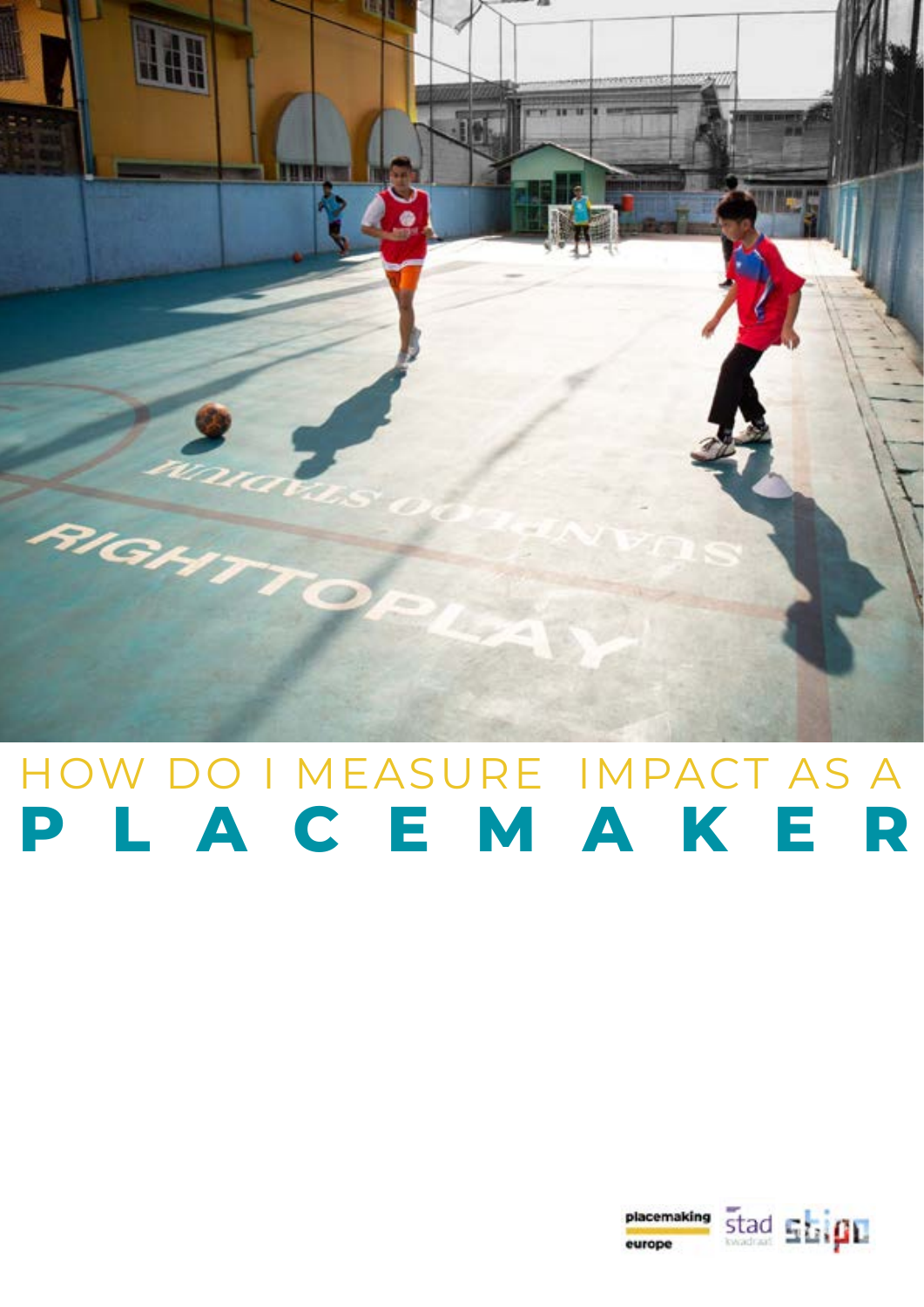### CONTENT

| <b>05.</b> Step 2 |  |
|-------------------|--|
|                   |  |
| <b>10.</b> Step 4 |  |
|                   |  |
|                   |  |
|                   |  |
|                   |  |
|                   |  |
|                   |  |
|                   |  |
|                   |  |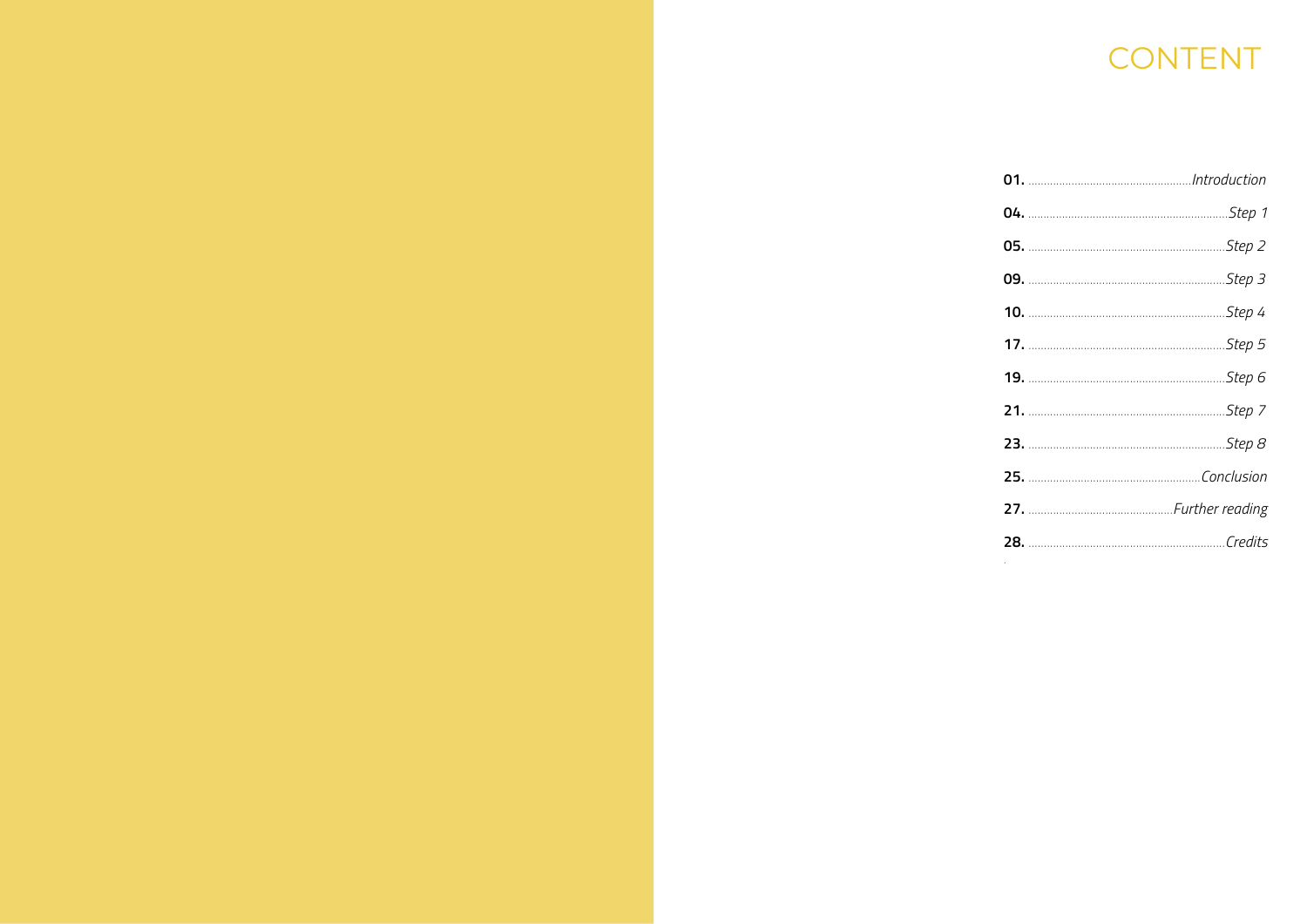### INTRODUCTION

Placemaking is an inclusive process that creates value not only for the concerned communities and their surroundings but for all the stakeholders involved. Directly or indirectly, placemaking can have an economic, social, cultural and/or environmental (green and build) impact. However, this value creation is often overlooked or not considered enough by all stakeholders when gathering the necessary resources (human and financial) at the beginning of a project. In consequence, some placemaking projects lack important resources to foster and sustain their positive impact on the long term.

Assessing the impact of a project with some objective quantitative and qualitative measures could be a way for each stakeholder to understand how placemaking is genuinely creating value for everyone. Rethinking the management of placemaking projects by introducing an impact assessment strategy is then necessary to match the strong will to the human and financial resources.

### **DEFINITION**

**To tackle the local issues and reach a long lasting positive impact, each placemaking stakeholder such as municipalities, real estate developers, investors, designers, facilitators and communities must reconnect and join forces.** 



According to the International Association of Impact Assessment (IAIA), "Impact Assessment includes the processing of analyzing, monitoring and managing the intended consequences, both positive and negative of planned interventions (policies, programs, plans, projects) and any economic, social, environmental change processes invoked by those interventions. Its primary purpose is to bring about a more sustainable and equitable biophysical and human environment".

### HOW YOU SHOULD READ THIS ARTICLE

By showing the importance of impact assessment in placemaking, the purpose of this article is to engage the placemakers to build and implement their own impact assessment strategy. In order to do so, we have defined 8 steps to help you through the process.

This is not a proven manual but more an overview article that displays the main process and challenges of impact assessment. It is meant to inspire you and give you some tips to shape your own evaluation method.

For a better understanding, each step will be illustrated by 3 placemaking projects with very different impact assessment strategies. The example part will be notified by this symbol.

### CLUB RHIJNHUIZEN

An area cooperative for a 80ha area redevelopment in Nieuwegein.

### BENCHES COLLECTIVE

An annually repeated one day event where people could place their benches on the sidewalk and organize an open air café.

### CITY MAKERS FUND

A local social fund for placemaking projects in the province of Utrecht. There are two levels in this example: the structuration of the fund in itself and the development of placemaking projects with the help of the fund.Here are the 8 questions you should ask yourself when designing your impact assessment strategy:

| step l | Who is doing the impact<br>assessment?                                                                 |
|--------|--------------------------------------------------------------------------------------------------------|
| step 2 | Why is it important to carry<br>out this impact assessment<br>for each stakeholder?                    |
| step 3 | Who is the targeted audience<br>of the impact assessment?                                              |
| step 4 | What are the different<br>methodological tools to help<br>you build an impact assessment<br>strategy ? |



*Figure 2 Benches Collective - Credits: bankjescollectief.nl*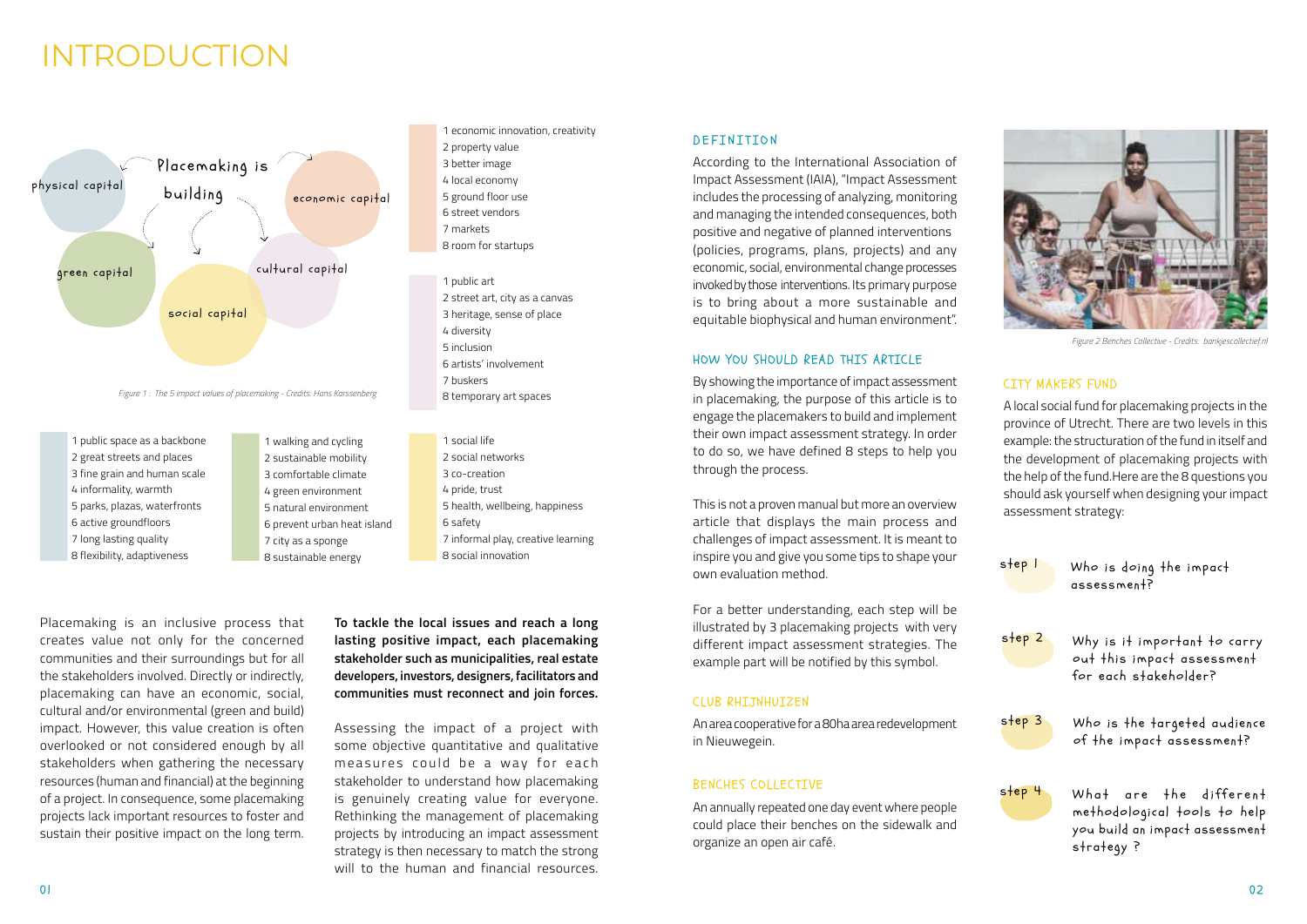

step S What are the impact values you want to assess?



The following criteria are **4 leverage points** you should pay attention to when building your impact assessment strategy and choosing the tools to implement it. They will be emphasized in the different steps but you must keep them in mind through the whole process.

### I NATURE OF THE PROJECT AND TTS ORGANIZATION (STEP 1)

The placemaking team has to make sure all the necessary resources (in time, human capacity, financial support) to carry out the impact assessment are available. The assessment must be adapted to the size of the project and of the organization (whether public, private or non professional) to make it realistic and operational.

### 2. NATURE OF THE TARGETED AUDIENCE (STEP 3)

The team must ask themselves, what is the purpose of this impact assessment and who are

The first thing you should define is: who is doing the impact assessment? You have to set the placemaking project in its context and take into account the **nature of the project and its organization.**

Who is the "project team" and who will handle this task?

- Are you a facilitator?
- Are you a group of community leaders?
- Are you a designated team from the municipality?
- Are you a manager from a real estate developer?

After identifying the "project team", you should look at the opportunities and constraints of your project and your team. What are the resources available? Do you have the sufficient means to carry out the impact assessment of your project or is it very limited? Depending on your goals and capacities, this work will either be very detailed and in-depth or more simple and easy to implement.

- What is your timeline and how much time can you dedicate to this task?

- What are you human resources and how many people can you involve?

- What are your financial resources and what budget can you allocate to this?

### BENCHES COLLECTIVE

Sander van der Ham, urban psychologist and advisor, has been appointed by the Benches Collective to carry out the impact assessment of their one day outdoor event. It was a low budget assignment. The impact assessment for the event took 1,5 month : 1 week to build the 2 questionnaires (for the visitors and the hosts), 2 days to distribute them (during the event and online), 4 weeks to gather the responses and

### STED<sup>1</sup>

### CLUB RHIJNHUIZEN

STIPO, a consultancy firm for urban development and Vlieger Projecten have been selected by the province of Utrecht and the municipality of Nieuwegein to create an area cooperative to manage the renewal of the area Rhijnhuizen.

step 6 What are the relevant indicators for your impact values?



step 7 How do you collect the data to assess the impact?

step 8 How do you disseminate the results of the impact assessment?

The province and the municipality first subsidized the project by 30K for the first 6 months to get it started, the area cooperative has now an independent financial model. There is no specific budget for the impact assessment but it's part of the annual report required to evaluate their work through the year and make the necessary adjustment for the future. The work organisation underneath the Area Cooperative is responsible for the annual report, which then the board and the members discuss and vote on.

### CITY MAKERS FUND

Together with the province of Utrecht, the initiators of the fund STIPO and Stadkwadraat have conducted a feasibility study and designed an associated impact assessment strategy for the fund.

In order to get funding from the City Makers Fund, city makers have to go through a few rounds of approval. It starts with a conversation with the fund to seewhat are the social impact goals of the initiative. Then, the fund assesses the quality of the business case and sees how it can be improved to make it more sustainable. If the city makers go through those rounds then they get the funding and start shaping their impact assessment strategy with the proper indicators with the help of the fund. This accompaniment by the fund is a matter of hours to help kickstart the project.

1. 1 week to do the analysis and write the report.

they doing this for? Indeed, as municipalities, investors, real estate developers and communities for instance may value different aspects of the project, the data gathered must be relevant to their own interests and standards to be as efficient as possible in the demonstration of the impact.

### 3. NATURE OF THE IMPACT (STEP 5)

Depending on the type of impact the project will prioritize (whether economic, social, cultural, environmental, etc.), the way of measuring it will be different. The team must set the goals of its mission from the beginning and choose the best indicators accordingly.

### 4. NATURE OF THE INDICATOR (STEP 6)

Related to the previous point, the team must define which quantitative and/or a qualitative indicator would best express the intended impact, and what would be the best tools to collect the necessary data.

### WHO IS DOING THE I. IMPACT ASSESSMENT?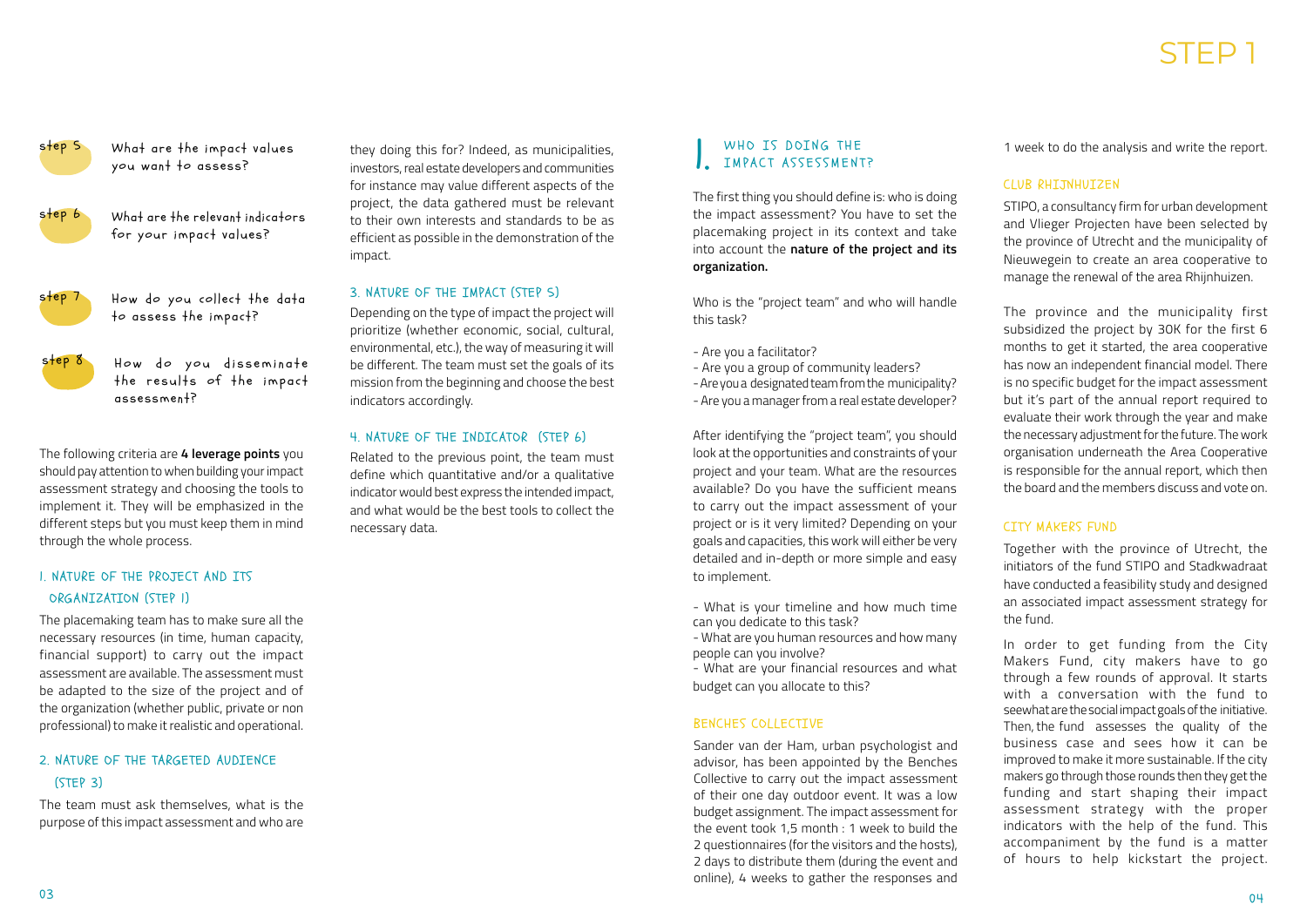WHY IS IT IMPORTANT TO CARRY OUT THIS IMPACT ASSESSMENT FOR EACH STAKEHOLDER? WHY IS IT IMPORTANT TO BEARN<br>CARRY OUT THIS IMPACT Placemaking s<br>ASSESSMENT FOR EACH STAKEHOLDER? testing and lea

Placemaking projects aim, among other reasons, at improving inclusivity, public health, safety, environment and economic development in our cities. If we can feel the positive consequences of placemaking, it is sometimes not enough to get the attention and the necessary resources to carry out the project. Assessing the impact of placemaking helps to demonstrate those improvements through a rigorous data-driven methodology and get every stakeholder on board.

The why question is the fundament for the core values needed to build up the strategy of change for the place. All the stakeholders must have the same in order to be aligned and work efficientlyin the same direction. This step requires that you reflect deeply on the reasons and objectives of the impact assessment. There are two aspects to this question:

#### WHY

What issues do you want to tackle? You have to set clearly the fundamental reasons and motivation of your project. Why are you doing what you do? What is your mission? This part will be developed further into the "*step 5: what are the impact values yo want to assess?''* but this is the starting point for your project.

#### WHAT FOR

What is your goal when assessing the impact of your project? You have to acknowledge the practical reasons for the impact assessment. We can here sum up the main practical reasons in 3 categories.

Placemaking should be an interative process of testing and learning. In evaluating the impact whether positive or negative of the project, it enables the project team to reflect on its work from the beginning and to adjust, if necessary,the strategy in accordance with the main goals of its mission.

### 2. TO CONVINCE

It is also a way to demonstrate with quantitative and qualitative data your impact to all stakeholders, and convince them of the importance of your project.

### 3. TO BUILD WITH

Impact assessment is a means to engage everyone to join forces, the stakeholders as well as the broader audience. Implementing an impact assessment strategy not only has benefits for the project team but also reciprocally presents many interests for the investors, municipalities, developers and communities themselves. Here are a few examples (this is neither exhaustive nor the only way to interpret it):

> Fundamental reasons: the mission of the City Makers Fund is to help financially city makers to scale up their projects and to have a bigger social impact on the long term.<br>Figure 3 Benches Collective- Credits: https://www.bankiescollectief.nl/

### INVESTORS

Impact assessment helps to attract investors by building the best discourse based on tangible results or forecasts. But it also allows investors to gather relevant data to minimize the financial risks when investing in a project and is a means for them to prove their investment has led to a positive impact on society and display it.

### MUNTCTPAITTTES

Regarding municipalities, it provides the project team with evidence to share with public administrations and to facilitate their institutional support to the project. On the other side, it allows

### STEP 2

municipalities to make sure the project they support is in adequation with their own policy and that it will also generate a positive impact on their inhabitants.

### REAL ESTATE DEVELOPERS

Impact assessment gives opportunities for the team to set the right arguments for real estate developers and show them the importance of placemaking and the impact it can have. It is alsoa way to find altogether best practices to build the city. Reversely, developers get a data-driven demonstration that the promotion of public space brings value creation and can then develop smart business models accordingly.

### COMMUNITIES

As this evaluation is co-built with local communities by gathering quantitative and qualitative data, it gives the project team the opportunity to share accurate and meaningful results with them. It also allows the communities to be informed of what is happening in their surroundings, to understand that their participation can make a difference and to hopefully get empowered to initiate their own projects.

### BENCHES COLLECTIVE



### STEP 2

Fundamental reasons: the mission of the Benches Collective project is to make public space a place for social gathering and festive events with neighbors.

Practical reasons: the purpose of the impact assessment for this event was mainly to understand how the project impacted people socially and how they related to their environment (learn). Then the results were displayed to the general public (convince of its value). Then it was also used for marketing purposes to attract new investors and build a worldwide community (build with).

### CITY MAKERS FUND





*Figure 4/5 Citymakersfund- Credits: facebook/stadmakersfonds*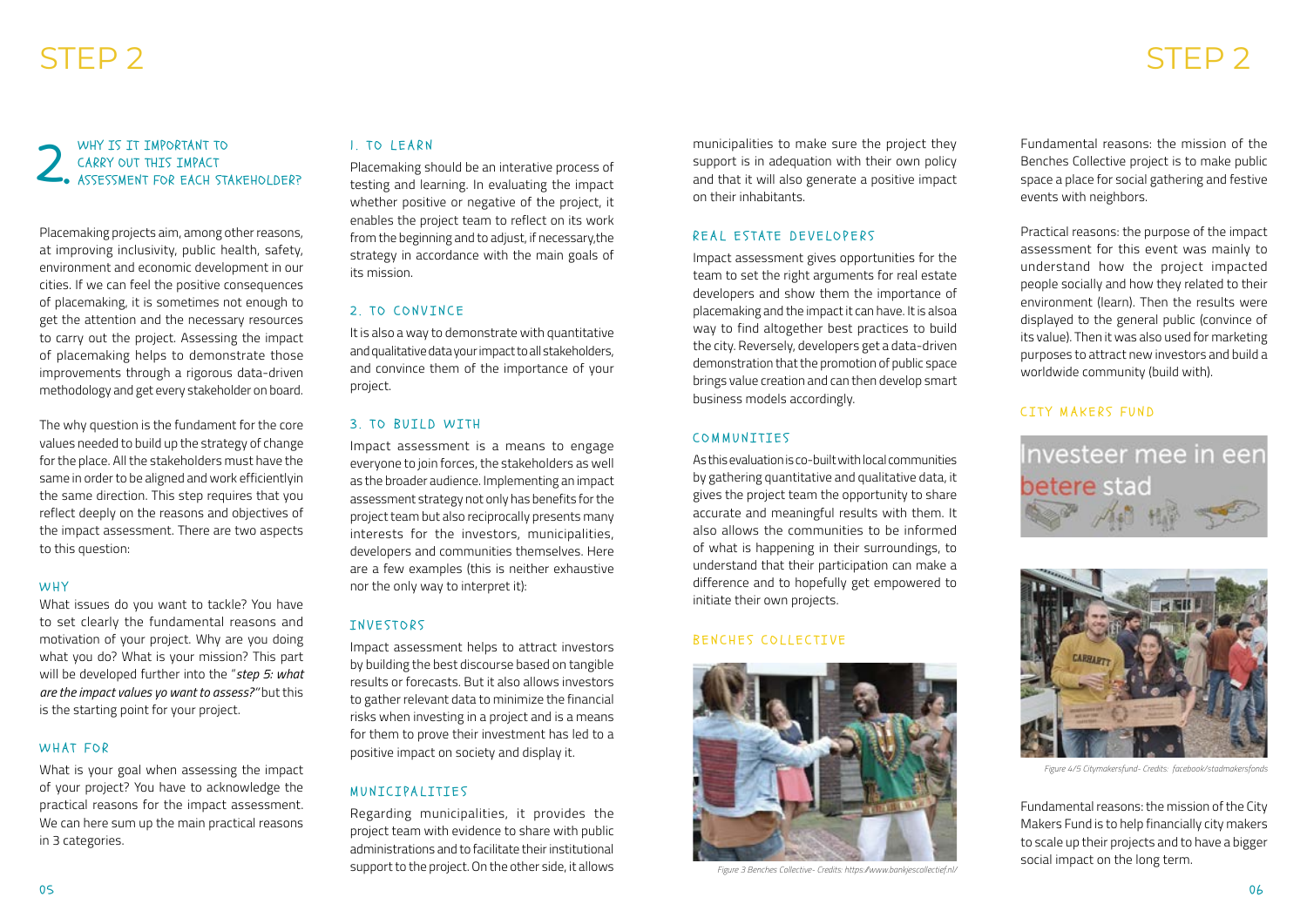08

### CLUB RHIJNHUIZEN

Fundamental reasons: As a former office area in the municipality of Nieuwegein, this area struggled with high vacancy rates and degeneration due to the financial crisis. The municipality, also partially landowner, didn't know what to do with this area and desired to slowly transform it into a more mixed-use, residential-commercial area more welcoming to people.

Practical reasons: the impact assessment is important for accountability reasons, to see the evolution of the project and adjust the new goals for the next year (learn and convince). Carrying out this assessment engages the stakeholders to continue joining forces for the next year and work to see a long term positive change in the area (build with). The cooperative character calls for complete transparency and accountability.



*Figure 5 Summer Festival Rhijnhuizen - Credits: Hans Karssenberg*

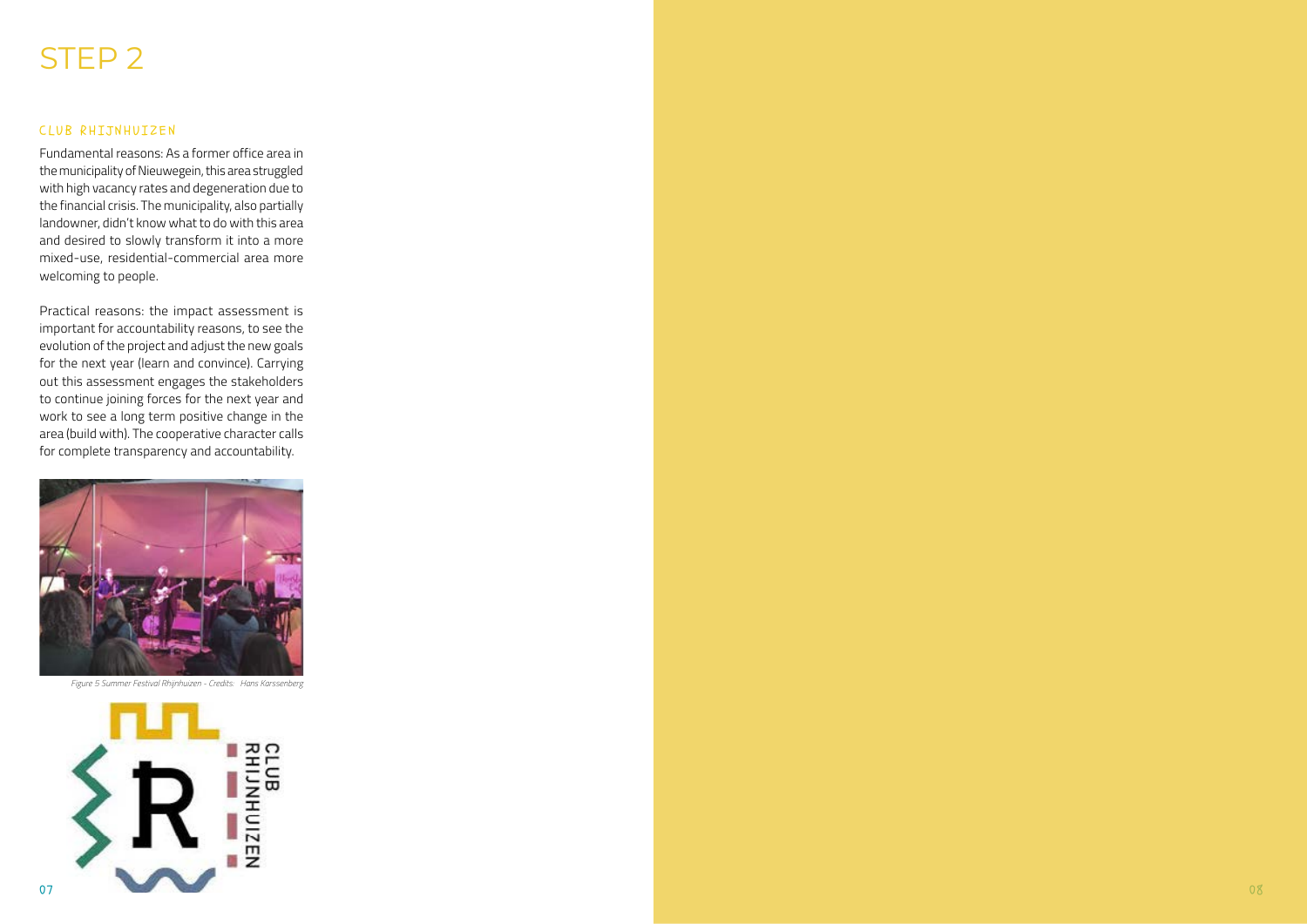It is important to be reminded of the **targeted audience** of the impact assessment. Who is it intended for? Indeed, as municipalities, investors, real estate developers and communities for instance may value different aspects of the project, the data gathered must be relevant to their own interests and standards to be as efficient as possible in the demonstration of the impact. Therefore, depending on the audience the approach and assessment strategy can differ.

### BENCHES COLLECTIVE

Here the impact assessment was mainly targeted at the public in general to build a stronger and larger community and investors to sustain the project financially. For the investors, putting an emphasis on the economic value creation was important to share indicators that are meaningful to them.

### CLUB RHIJNHUIZEN

The targeted audience is all the users and owners in this area that contribute to the area cooperative, and the municipality that collects the area contributions from the developers and then partially channels that through to the cooperative. The goal was to entice these people to embrace the mixed-use 'end-goal'.

When convincing real estate owners is important, periodic measurement of the real estate value is a key factor to show the development of the value in the area. A lot of real estate investors have to evaluate their property periodically (every six months). The other stakeholders also need to be able to see what happens with the cooperative money so they can propose changes for the year to come if needed.

#### CITY MAKERS FUND

Here, there are 2 types of parties:

- All parties that are involved in area development: developers, municipalities, builders.

- All parties that are involved in financing: banks, external financiers, but also crowdfunding organisations.

The City Makers Fund operates as the mediator between the two. The impact assessment has to make sense for both parties to get them on board.



The theory of change highlights that change is a process that can be divided in 5 steps. As shown in the following table, in order to make a change the project team will first provide inputs and resources to generate activities, those activities will give outputs (immediate results), then outcomes (intended and non-intended benefits on the short, middle and long-term) and hopefully it will generate an impact (a more systemic change)

### STEP 3

### WHO IS THE TARGETED AUDIENCE OF THE IMPACT

### STEP 4

In order to build the impact assessment strategy that is the most adapted to the project, there are a few methodologies that can help you through the design process. In asking the right questions to select the most relevant indicators at the beginning of the project, those methodological tools give a clear framework to align the mission, the strategy and the impact measurement.

We will focus here on three specific tools that are each interesting and complementary to achieve a bigger impact. The SROI being a bit more complex than the others, it will not be discussed further in this part but all the links to online manuals are available in the "FURTHER READING" section.

#### **Theory of change**

Also called "impact map": this method is process oriented. It is very useful to define the different steps to reach the goals of your project and the relevant indicators to do so.

### **5 dimensions of impact**

This one is more related to the impact the project can have on the different stakeholders and their environment.

#### **Social business model canvas**

This framework integrates a social dimension to the traditional business model canvas. It is helpful to have a clear overview of the structure of your project.

### **Social return on investment**

The SROI uses monetary values to measure social, environmental and economic outcomes. For example, a ratio of 4:1 indicates that an investment of 1€ delivers 4€ of social value



*Figure 7 : Theory of Change - Credits: Innovation for Social Change*

*Figure 6 Citymakersfund- Credits: facebook/stadmakersfonds*

WHAT ARE THE DIFFERENT METHODOLOGICAL TOOLS TO HELP YOU BUILD AN IMPACT<br>ASSESSMENT STRATEGY?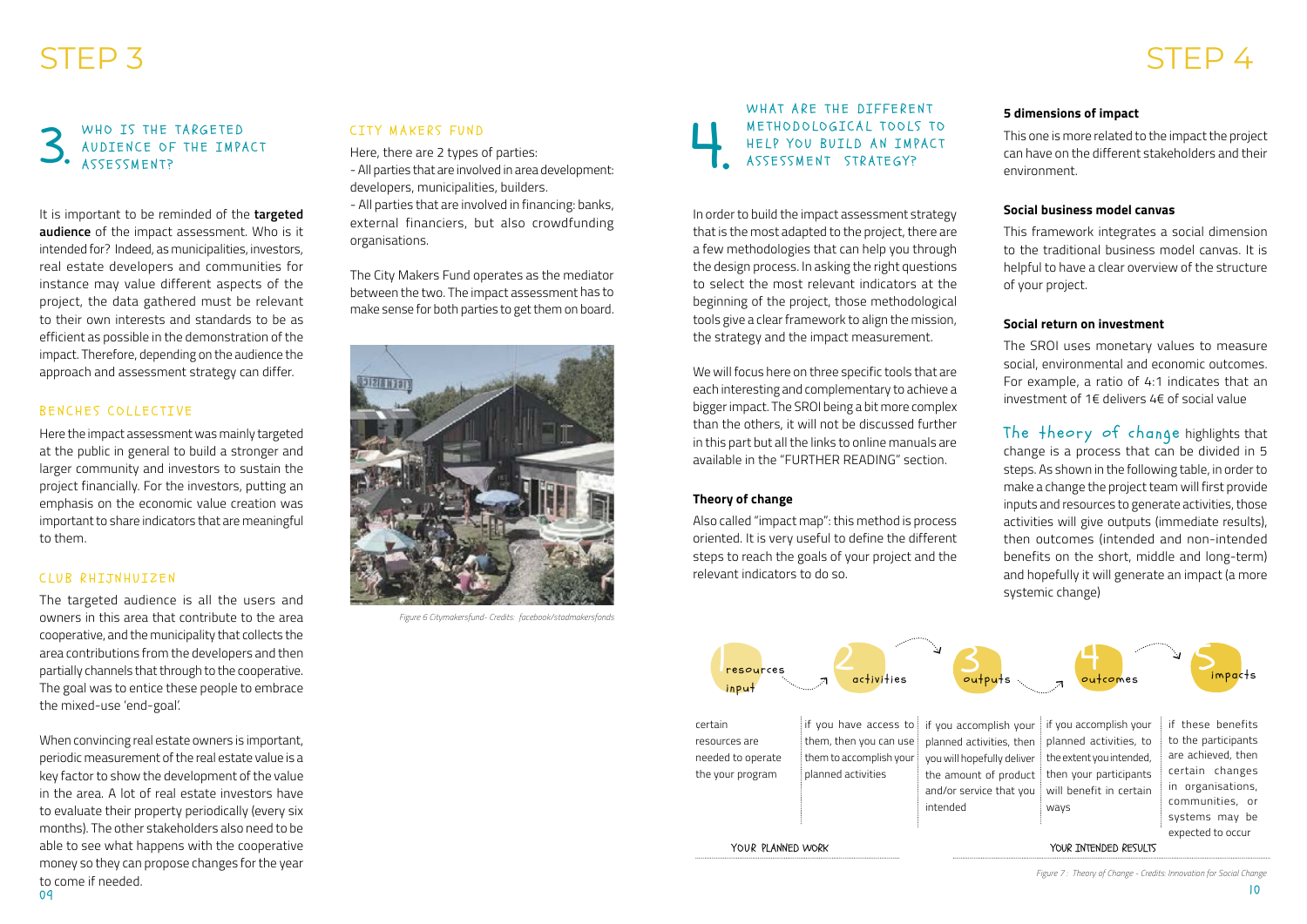The second methodological tool is the 5 dimensions of impact, as presented in the table below. This tool is very useful to assess the impact the project will have on the different stakeholders and to define the impact management strategy accordingly. Here you must ask yourself:

- What are the outcomes of the project and how are they impacting the different stakeholders and their environment?

- How important are those effects and how long are they going to last?

- Who are the impacted stakeholders and do they lose or benefit from the outcomes?

- How much is the project contributing positi vely or negatively to a situation that is going to happen anyway?

- What are the potential risks that the project doesn't reach its goal and intended impact?

For this framework, those 5 dimensions are meant to give guidelines rather than be absolutely followed in this order.



However, to design the impact strategy and the corresponding measures, you have to take this process backwards and start from the deep mission of your project. Therefore, from the impact you want to make, you must define the forecasted outcomes, then outputs, the activities that need to take place for those outputs to happen, and finally the resources and investments necessary to sustain the activities. At each stage of this process, you must define quantitative and/ or qualitative indicators that will allow you to assess the success and the level of completion of the step.

The third methodological tool is the  $\frac{1}{2}$ business model canvas. It helps to have a clear overview of how your project/business works and can also be used to explore alternative organisational structures to match your stated mission. Compared to the traditional business model canvas, this one integrates social value in addition to the financial value.

4. Customer Segments, Type of Intervention and Channels

If the results are not as expected, then this framework gives insights on how to adjust the strategy of the project. For all those indicators, you must make sure you have the human and financial resources to collect the needed data for the assessment. In this sense, this methodological tool is very helpful because it allows everyone to set their own level of details and complexity in their impact assessment.

### STEP 4

Again, the value of this tool in the light of the impact assessment is to measure for each dimension the impact the project could have or had on a specific environment (to be understood in its broader sense) and for each stakeholder.

A few blocks have been added to take into consideration all the stakeholders and their involvement in the project, the governance dimension, the mission values, the reinvestment

| Social Business Model Canvas                                                                                                            |                                                                                           |                                                                                      |                                                                            |                                                                                                |
|-----------------------------------------------------------------------------------------------------------------------------------------|-------------------------------------------------------------------------------------------|--------------------------------------------------------------------------------------|----------------------------------------------------------------------------|------------------------------------------------------------------------------------------------|
| <b>Key Resources</b>                                                                                                                    | <b>Key Activities</b>                                                                     | Type of Intervention                                                                 | Segments                                                                   | <b>Value Proposition</b>                                                                       |
| What respurces will you need to net your<br>activities! People, finance, access?                                                        |                                                                                           | What is the formal of your intervention? It-<br>it a workshop? A service? A product? | Beneficiary                                                                | Social Value Proposition<br>the late relations that the color of the charge<br>Impact Measures |
| Partners + Key<br><b>Stakeholders</b>                                                                                                   |                                                                                           | <b>Channels</b>                                                                      | <b>8.8.6 9.9 8 9 9 9 9 0 1 8 9 9 8 8 9 9 0 1</b><br>Customer               | How will you show that you are overding<br>anti tieri impiani: 1<br>Contamic Value Prographics |
| Who are the essential groups you will need.<br>to involve to deliver your programma? Do<br>Nanoisming to testing lanced lanes lanes use | What programme and non-programme<br>ectivities will your organisation by complete<br>put? | How are you resulting your beneficients.<br>and patement?                            | Whe are the anyale or organizations what<br>will you to automa this issue? | What do your customers want to get out.<br>of this initiative?                                 |
| <b>Cost Structure</b>                                                                                                                   |                                                                                           | <b>Surplus</b>                                                                       | Revenue                                                                    |                                                                                                |
| what are your biggest expenditure away."<br>How do they change or you stale sa?                                                         |                                                                                           | Where do you plan to invest your profits?                                            | finni Joan your revenue sources by %                                       |                                                                                                |

of profit into the project/business, the short-term objectives and the impact measures. Here are 5 possible steps to design your social business model canvas:

1. Define the purpose of your project/business

2. Value Proposition

3. Key Activities, Key Resources, Key Partners & Stakeholders

5. Cost Structure, Revenue Streams and rein vestment of Surplus

If those three methodological tools are not the only approaches available to design an impact assessment strategy, they show quite relevant and complementary aspects to enhance and foster placemaking projects.

*Figure 9 : Social Business Model Canvas - Credits: Social Innovation Lab*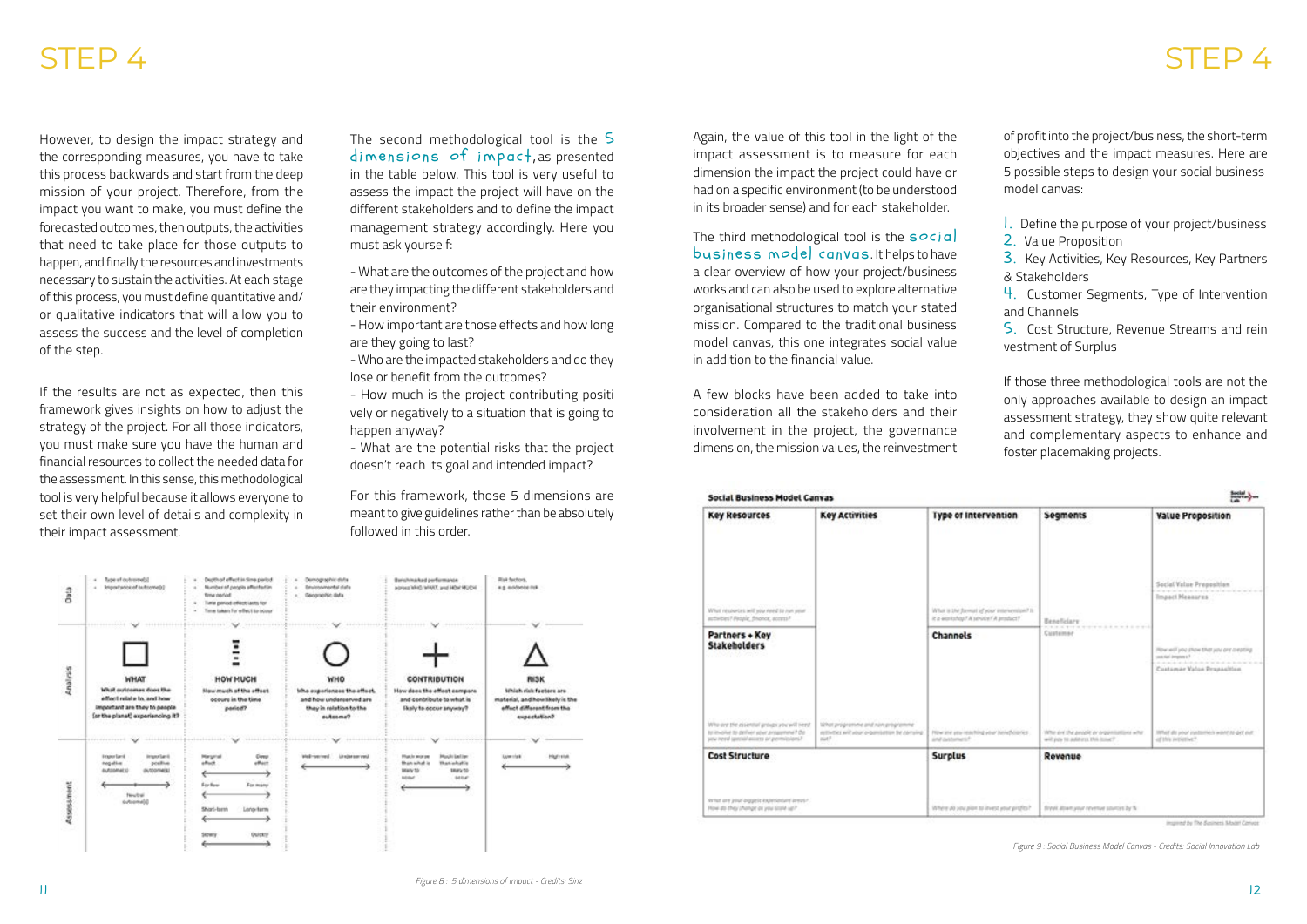### BENCHES COLLECTIVE

For this project, there was no real methodological tool used apart from the marketing framework to carry out a good quantitative and qualitative analysis

### CLUB RHIJNHUIZEN

In this project, knowledge from previous assignments of STIPO was very useful. For example, there is heavy use of social media. A clear single identity has been developed in which the various qualities of the area have been enforced. Through placemaking and marketing, the area has been given extra colour in order to increase the societal support for transformation.

### FOCUS: WHAT PLACEMAKING DOES TO YOUR PROPERTY VALUE?

In relation to the social business model canvas, the surplus generated was reinvested in the project. Indeed, in this case there is a clear multiyear business model for placemaking as well. When activity leads to new developments, the investors pay the city for investments in the public domain. Part of their financial contribution in cost recovery is a payment for programming and area management. With this money the placemaking grows step by step. And more importantly, as placemaking leads to new development the process itself can scale up.

### CITY MAKERS FUND

2. The taxation/valuation will be determinant on the premise of Highest And Best Use (HABU).

The team used the theoretical framework of a changing system of area development in the Netherlands and the financing of projects. They also used economic theories such as the social business model canvas for the start-up of the City Makers Fund. And theoretical insights into the world of civic initiatives and citymakers: they should not be put in a tight framework, but be evaluated each as unique.

This intermezzo will give some guidance to the question: how does placemaking contribute to property value?

One of the most traditional ways to measure impact is by carrying a **financial impact assessment**. Real estate property is usually assessed with economic value, being in euros, dollars, etc. The financial status of a single piece of property, or a whole area, can be determined through the judgment of a real estate valuer. This expert works with a certain set of rules. Within those, two rules are more specifically related to the effect of placemaking:

1. The taxation/valuation is a snapshot of the status quo.

In short, an area will evolve over time. This change is generated by the arrival of new activities, investments in real estate, but also by new zoning plans or other municipal decisions. A valuer can only determine the value of a certain object as it is at a specific time and place. This means that placemaking plays an essential role in determining the property value, as its activities will create a more attractive environment. So places that matter perform better.

### STEP 4



The images above show the possible life cycles of property. The grey version shows a life cycle without placemaking or new investments. The green version shows a healthy life cycle with the effects of placemaking. If a property has a lot of vacancy, there is a lower chance that another party will rent a place in this area. In consequence, the owner needs to lower his rent price to be more attractive. This will generate a drop in the total rate of return. The owner will not have the capacity to make new investments in the already declining property, creating therefore a vicious circle.

Investing in placemaking can have a significant impact on the value, image and long term performance of an area and its real estate. A distinctive mix (use) leads to a better investment (and lease) opportunity. This means that the area can have higher rents (read more in balance with the quality of the area). This also means that the overall rate of return will be higher for an investor. In consequence, this whole process will have an enormous impact on the future use of the area. Alternative programs strengthen the life cycle of places. The performance of a place



and the value of the real estate will be affected by the programs. The tables below demonstrate this mechanism. A desolate area with an overall value of  $\epsilon$  300,- per sq. meter can therefore be transformed in a new and attractive area of an overall value of over € 760,- per sq. meter.

Part of the valuation is based on the yield and rental price, and the size of the rented meters. The return is based on the weighting of risks and value, environmental quality and expectations regarding value retention and value development. The lack of future prospects and confidence in real estate has caused a significant decline in value during certain periods.

 On the other hand, there is an increase in value when the areas and buildings are better used and appreciated by tenants, etc. Placemaking organizes and fosters the uses in areas and buildings, which in turn increases the significance of real estate. This is reflected in an increasing area yield, as it is partly evident from the calculation example.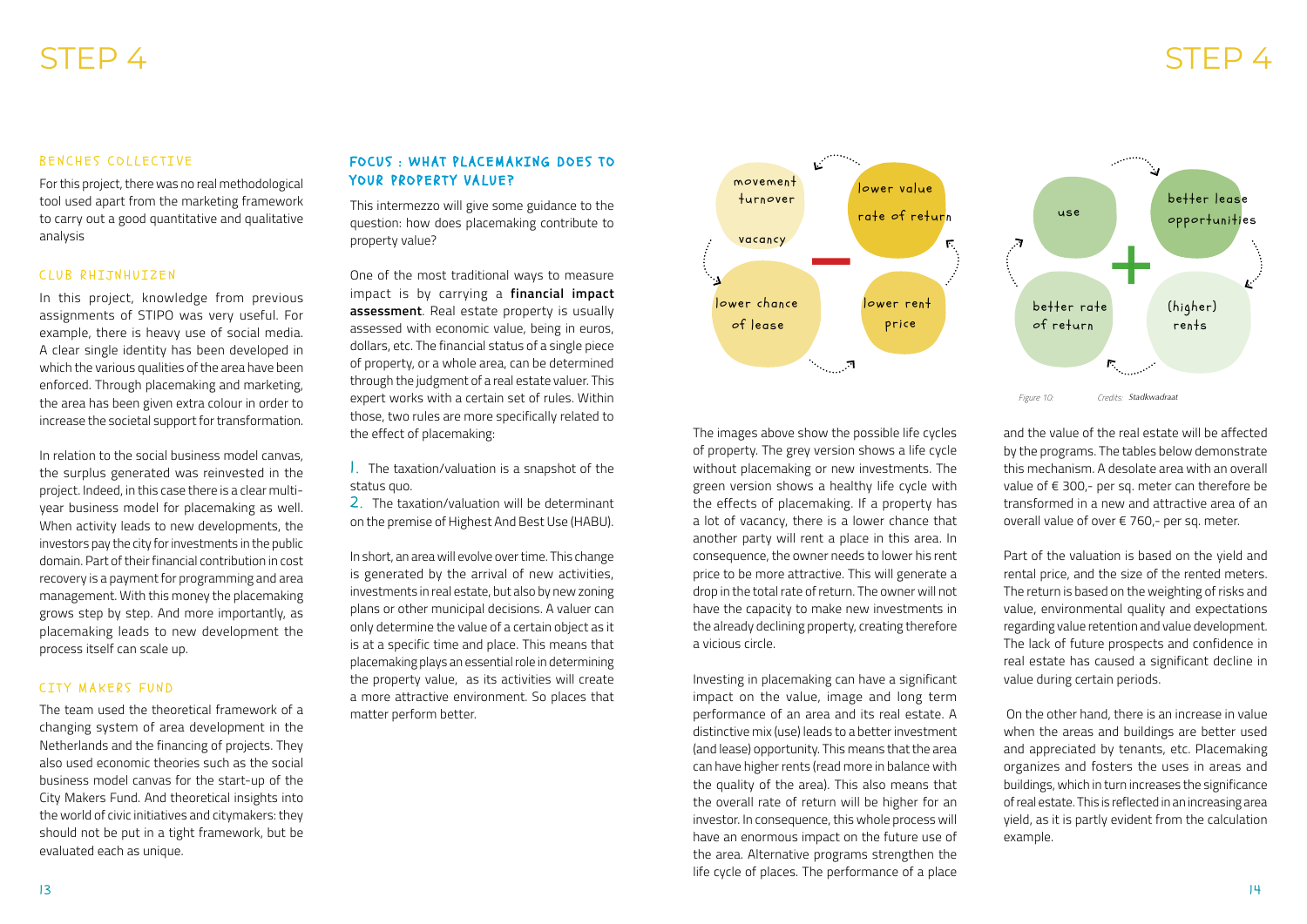### 1. OFFICE IN A SOLIDATE AREA

### 2. COMMUNITY FILLS m²

### 3. MORE SERVICES IN THE AREA

|                | rented out                                | rented out | vacancy   | total     |  |
|----------------|-------------------------------------------|------------|-----------|-----------|--|
| floorspace     | 1000                                      |            | 4000      | 5000      |  |
| rent price     | 75                                        |            | 50        |           |  |
| vield          | 15%                                       |            | 20%       |           |  |
| value per $m2$ | 500                                       |            | 250       |           |  |
| total value    | 500.000                                   |            | 1.000.000 | 1.500.000 |  |
|                | average price per m <sup>2</sup><br>€ 300 |            |           |           |  |

|                                  | rented out | rented out | vacancy | total          |
|----------------------------------|------------|------------|---------|----------------|
| floorspace                       | 2000       |            | 3000    | 5000           |
| rent price                       | 75         |            | 50      |                |
| vield                            | 15%        |            | 20%     |                |
| value per $m2$                   | 500        |            | 250     |                |
| total value                      | 1.000.000  |            | 750,000 | 1.750.000      |
| average price per m <sup>2</sup> |            |            |         | € 350 plus 17% |

|                                                   | rented out | rented out | vacancy | total     |
|---------------------------------------------------|------------|------------|---------|-----------|
| floorspace                                        | 500        | 3500       | 1000    | 5000      |
| rent price                                        | 90         | 75         | 50      |           |
| yield                                             | 15%        | 15%        | 20%     |           |
| value per $m2$                                    | 600        | 500        | 250     |           |
| total value                                       | 300,000    | 1.750.000  | 250,000 | 2.300.000 |
| average price per m <sup>2</sup><br>€460 plus 53% |            |            |         |           |

### STEP 4

### 4. AREA IS KNOW, ALMOST NO VACANCY

### 5. AREA IS BECOMING POPULAR, MORE ''QUALITIVE PLAYERS'' ENTER

|                        | rented out      | rented out | vacancy | total     |
|------------------------|-----------------|------------|---------|-----------|
| floorspace             | 1000            | 3500       | 500     | 5000      |
| rent price             | 90              | 75         | 50      |           |
| yield                  | 12%             | 12%        | 15%     |           |
| value per $m2$         | 750             | 625        | 333     |           |
| total value            | 750.000         | 2.187.500  | 166.667 | 3.104.167 |
| average price per $m2$ | € 621 plus 107% |            |         |           |

|                                  | rented out      | rented out | vacancy | total     |
|----------------------------------|-----------------|------------|---------|-----------|
| floorspace                       | 1500            | 3000       | 500     | 5000      |
| rent price                       | 90              | 75         | 50      |           |
| vield                            | 10%             | 10%        | 12%     |           |
| value per $m2$                   | 900             | 750        | 417     |           |
| total value                      | 1.350.000       | 2.250.000  | 208.333 | 3.808.333 |
| average price per m <sup>2</sup> | € 762 plus 154% |            |         |           |

*Figure 11: \_\_\_\_\_\_ - Credits: \_\_\_\_\_\_\_\_ Stadkwadraat*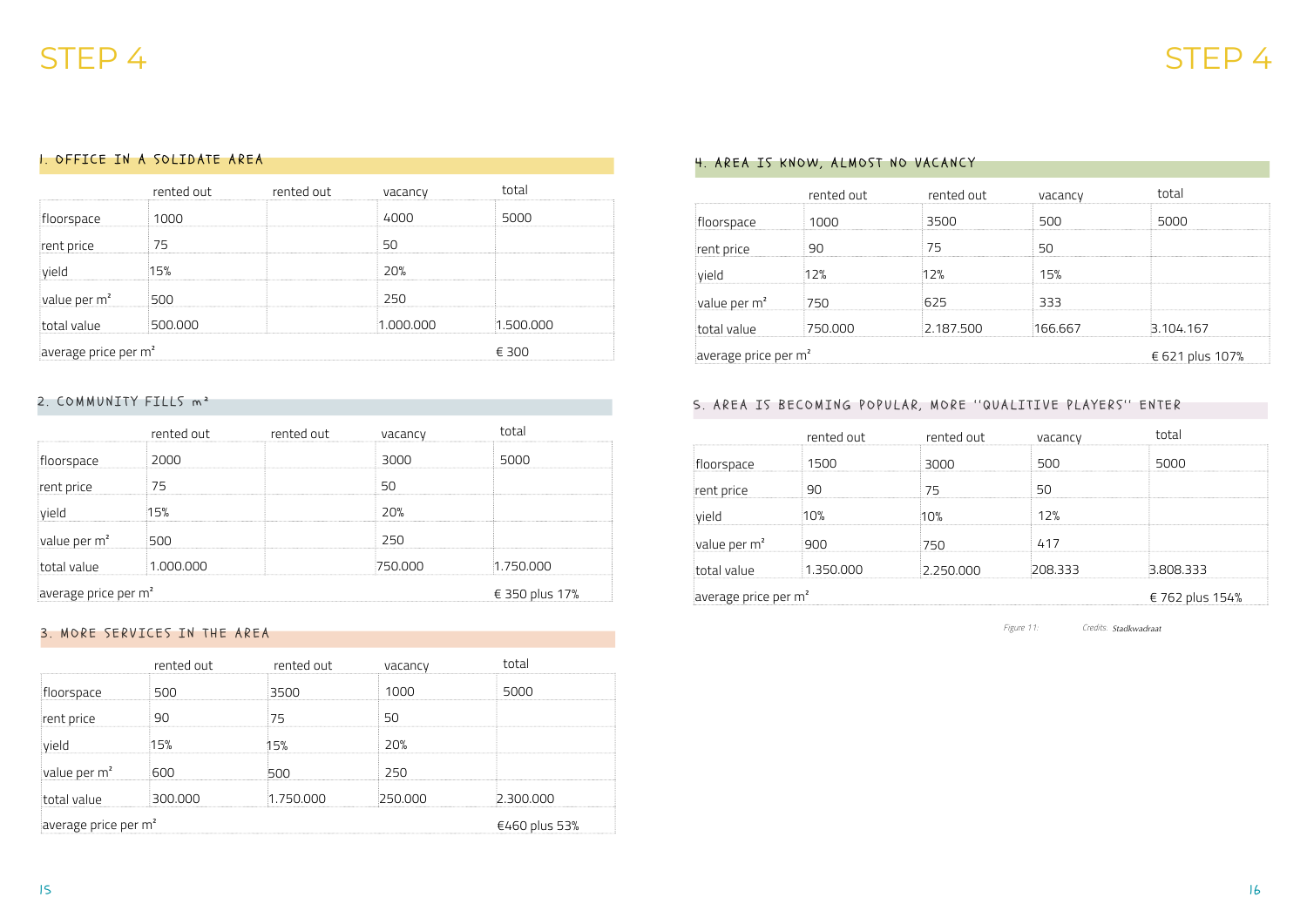### WHAT ARE THE IMPACT VALUES YOU WANT TO

Placemaking can generate different types of impact. Whether financial, social, cultural,

human or environmental (built and green spaces), placemaking brings a positive change with and for local communities. The following table by Delconte et al. (2016:332) shows examples of possible impacts according to the different categories. Those categories are one way to frame those impact values but not the only one!

| FINANCIAL                    | SOCIAL                       | CULTURAL                          | HUMAN                      | BUILT               |
|------------------------------|------------------------------|-----------------------------------|----------------------------|---------------------|
| affordable/free<br>access    | area more family<br>friendly | attraction of<br>artistic talent  | advanced skills            | accessible building |
| increased shop<br>visits     | business<br>cooperation      | capture of local<br>culture       | community pride            | renovation          |
| corporate grants             | diverse audiences            | exposure to art/<br>culture       | discovery of new<br>talent | new infrastructure  |
| increased tourism gatherings |                              | exposure to artists increased     | confidence                 | murals              |
| new business                 | livability                   | improvement of<br>quality of life | life skills                | new buildings       |
| professional<br>training     | opportunities to<br>mix      | increased<br>knowledge            | life lessons               | new parks           |
| public                       | retention of<br>residents    | public art                        | positivity                 | exhibits            |
| professional<br>training     | social time                  | public<br>participation           | self expression            | theatre sets        |

*Figure 12 : Impacts of Placemaking - Credits: Delconte et al.*

Here the impact values are very diverse from economic, social to environmental goals. For instance:

- Transforming concrete to public greenery,
- Less residential units in the area,
- Lower vacancy rates,
- More bustle and social meetings in the area
- Community building
- Area brand.

### CITY MAKERS FUND

For the City Makers Fund, the team started to wonder on which societal revenue they wanted to have an impact in relation to the financing they were going to do. Their aim is to promote a new qualitative value of area development.Therefore, the City Makers Fund invests in projects where there is social impact. The rate of return for financial support is cut in two: in a financial rate and a social rate of return.

For the projects, the values are determined in a dialogue with the citymakers themselves. Examples of social impacts are the buildings to be built in a circular way, providing a new green working environment that is climate adaptive, affordable space for social meetings, setting up a neighbourhood network.

In the Benches Collective project, the impact goals were more on the social and human levels. For instance:

- Create more social interactions in the public space,

- Engage different communities and different generations to encounter and exchange.

### STEP 5

### CLUB RHIJNHUIZEN



*Figure 13: Benches Collective - Credits: bankjescollectief.nl*

# **Benches** Collective



### BENCHES COLLECTIVE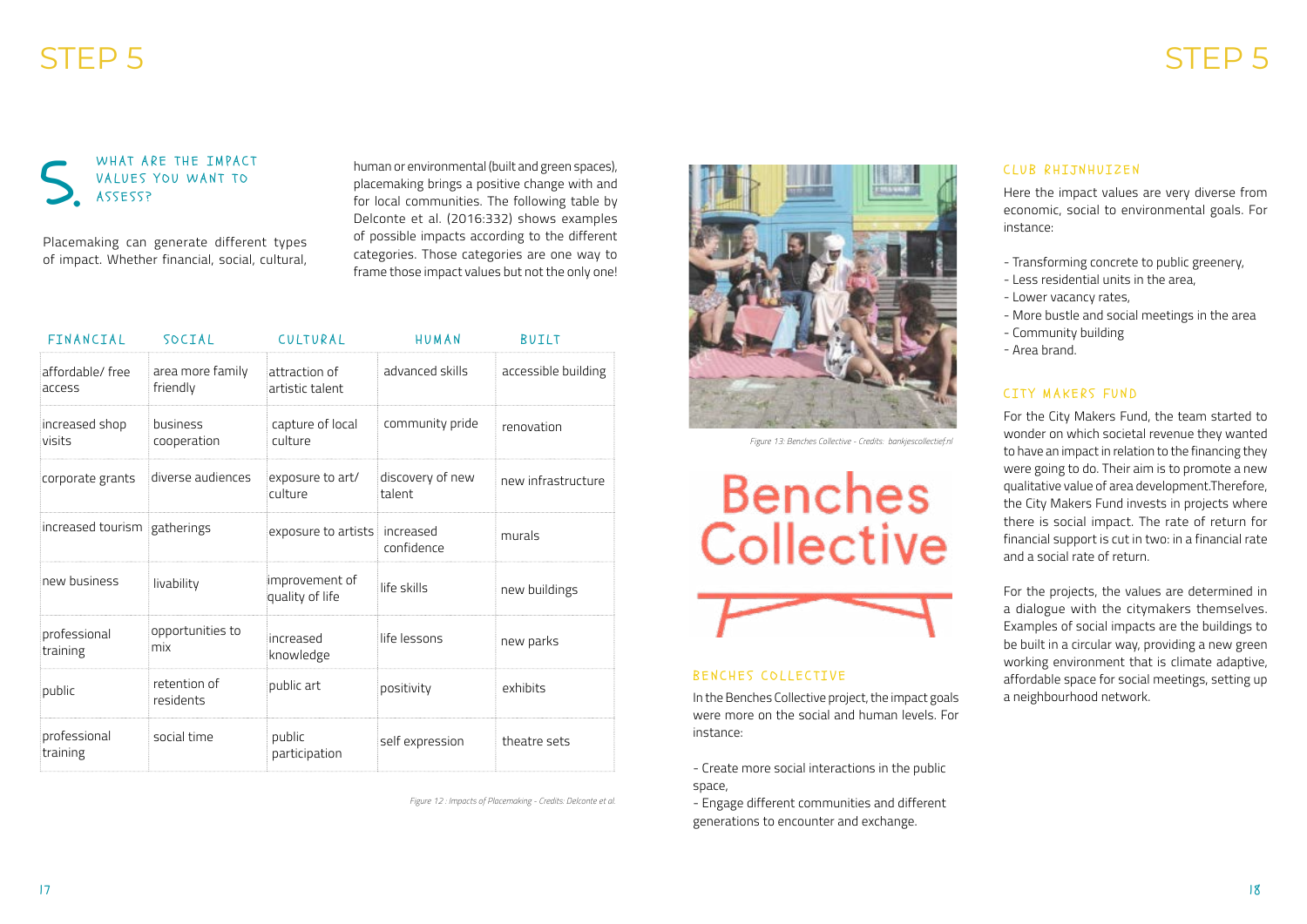### WHAT ARE THE RELEVANT INDICATORS FOR YOUR<br>IMPACT VALUES?

If some types of impact can easily be measured like the number of new businesses, the creation of new buildings, the increase in frequentation, etc., others are more complex and require a different approach like the community pride or the improvement of quality life. This is the difference between the **tangible** and **intangible effects** of placemaking.

Tangible effects can easily be measured by **quantitative indicators** through numbers and ratios for instance. This is mostly used for financial statistics and forecasts, where a lot of indicators have been globally known and prioritized by companies for years. Whereas intangible effects rely more (but not exclusively!) on qualitative indicators, that are difficult to capture with numbers.

For this kind of effects, despite the work of international organizations such as the Sustainability Accounting Standards Board (SASB), the Global Reporting Initiative (GRI) or the United



*Figure 14: Key attributes & Indicators of a great place - Credits : Project for Public Spaces*

### STEP 6

Nation Environment Program (UNEP), there is not a universal way of assessing qualitative indicators and those are unfortunately not valued enough by traditional companies and investors. **In this context, the social impact assessment of placemaking is a real challenge.** 

This also relies on what "value" means to each stakeholder. If the qualitative improvement of a neighborhood can be translated into an economic added value for developers and investors, should money be the only global unit of measure for value?

Having this framework in mind, it is interesting to look again at the diagram made by Project for Public Spaces showing the different criteria of a great place. The 4 key attributes of a great place in the first inner circle are clearly visible, their intangible aspects come in the second circle, and the corresponding measures in the third circle.

The diagram is not only very valuable to help structure the impact assessment strategy but it also gives examples of indicators (third circle) that can be used to measure the impact of the placemaking project. However, the selection of those indicators is not random and must be done consistently with the overall impact assessment strategy.

Therefore, according to the tangible and/or intangible effects of your placemaking project, the next questions are:

-Which **quantitative** and/or **qualitative** indicators correspond best to the impact you want to highlight?

-How do you choose **the most relevant ones** for your project?

As each initiative is different, the impact assessment strategy cannot be replicated and must be built for each unique project. **The challenge here lies on the identification and selection of the right and relevant indicators that support the mission of the project.** As Jarrod Ormiston and Richard Seymour cleverly pointed out in their Journal of *Social Entrepreneurship (2011)*, aligning mission, strategy and impact measurement is paramount to achieve impact.

### BENCHES COLLECTIVE

This assessment relied on both quantitative and qualitative indicators. For instance,

- Number of hosts and visitors for the event,
- Level of appreciation of the event by the participants,

- Amount of time people stayed at the event.

### CLUB RHIJNHUIZEN

For the area Rhijnhuizen, some indicators include:

- Degree of people's participation in the area,
- Number of renewed buildings in the area,
- Number of new houses and job created,
- Amount of activities,
- Number of public spaces that are qualitative according to the eye level criteria

- Area brand recognition.

### CITY MAKERS FUND

In addition to contemporary Cost Benefit Analysis type of indicators, together with the city maker the fund defines a number of key impact factors and qualifies and quantifies them. For the period in which the fund is financing the project the impact factors will be monitored and reported annually.

When the number of projects grows so will the set of key impact factors. Thereby the team will make their own new vocabulary on social impact Over time they will be able to make a grid of helpful criteria.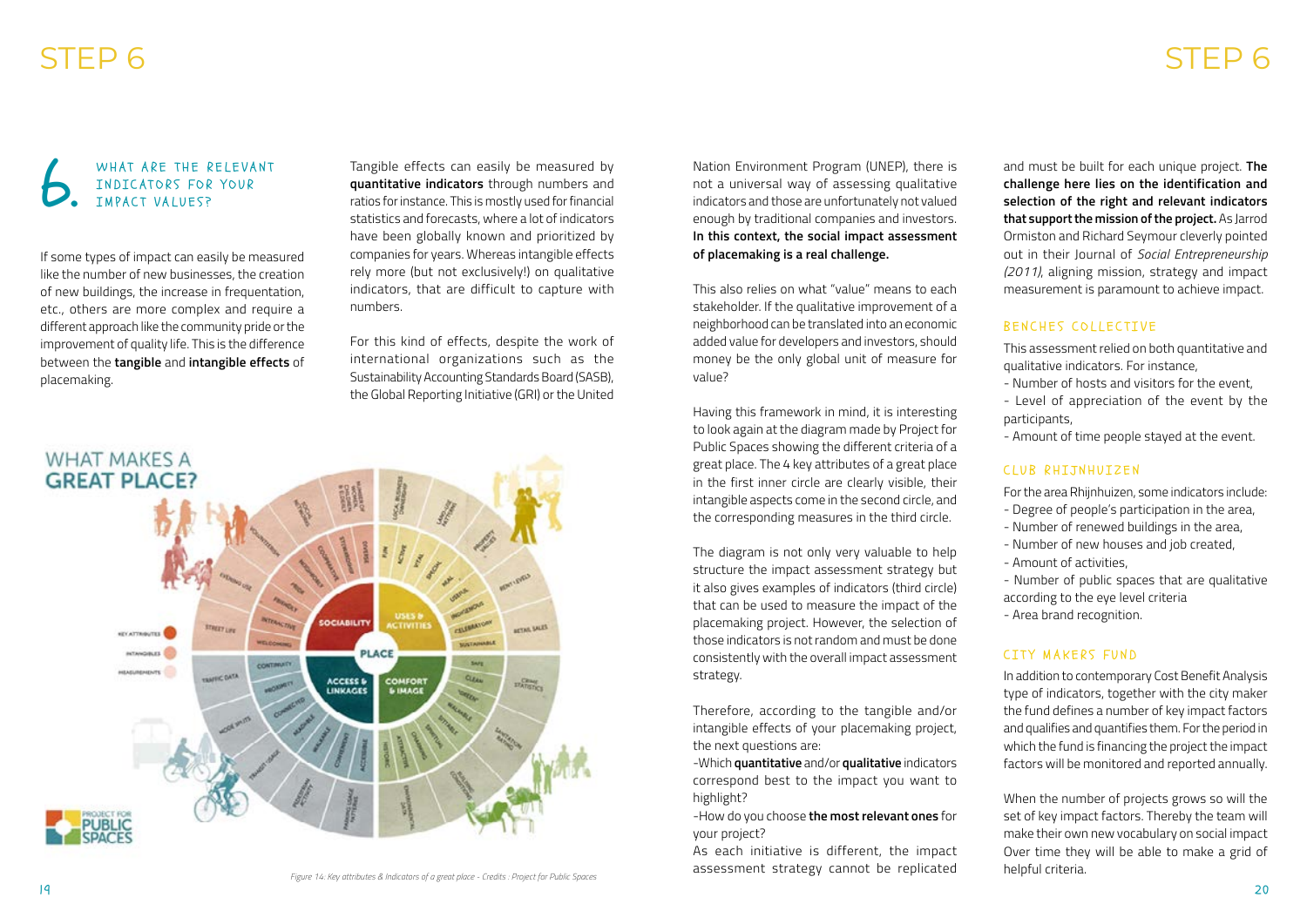### STF<sub>P</sub>

### STEP 7

## HOW DO YOU COLLECT DATA<br>TO ASSESS THE IMPACT?

Impact assessment **tools** are there to collect the data and information relevant for the impact values you want to assess and the quantitative and/or qualitative indicators previously chosen for the assessment. Depending on the context of the project and the different stakeholders involved, you must choose the best way to connect with the communities and to obtain the specific information.

Active observation, questionnaires and interviews are some traditional ways of extracting relevant information. In addition to that, the placemaking movement designed a lot of creative quantitative and qualitative tools that engage in a friendly manner the different communities, including children, elderly and other minority groups. You'll find below some creative and fun tools that can be used at the different stages of the project. Indeed, the assessment of the impact is not a one time thing at the beginning and the end of the project. There are intermediate steps you should pay attention to in order to readjust your actions to better fulfill your mission.

#### BENCHES COLLECTIVE

Sander used 2 types of short questionnaires of 5 minutes: one for the hosts and one for the visitors. Some were distributed directly during the event on paper, and for those who couldn't fill it in time another online version was accessible.

As Sander was present during the event active observation was really really helpful to better interpret the questionnaires.

#### CLUB RHIJNHUIZEN

For the initial stage, a lot of interviews were done with stakeholders and companies which are located in the area.

For the annual plan, the work organisation uses its regular contacts with all stakeholders in the area to collect data and ideas throughout the year, which is then translated to the plan that accounts for the past year's impact, and sets out the course for the coming year's impact.

#### WHICH TOOL, FOR WHAT STAGE?

- OI. PROJECT INITIATION PHASE
- 02. PROJECT PLANNING
- 03. PROJECT EXECUTION
- O 04. PROJECT MONITORING & CONTROL
- OS. PROJECT MANAGEMENT

#### CITY MAKERS FUND

For the design of the fund the team is working on constant data gathering on impact measurement to find new vocabulary on impact next to the financial figures. Therefore they need a set of societal impact measures which will be developed through the projects.

In the projects, the team searches together with the city makers for the adequate indicators. Thereafter the City Makers Fund will make their indicators "smart" by qualifying and quantifying them as good as possible. The fund asks the initiatives to keep track of their data and report each year of the evolution of the impact indicators.



*Figure 15: stadmakersfonds.nl/*

## **SIADMAKERS FONDS**

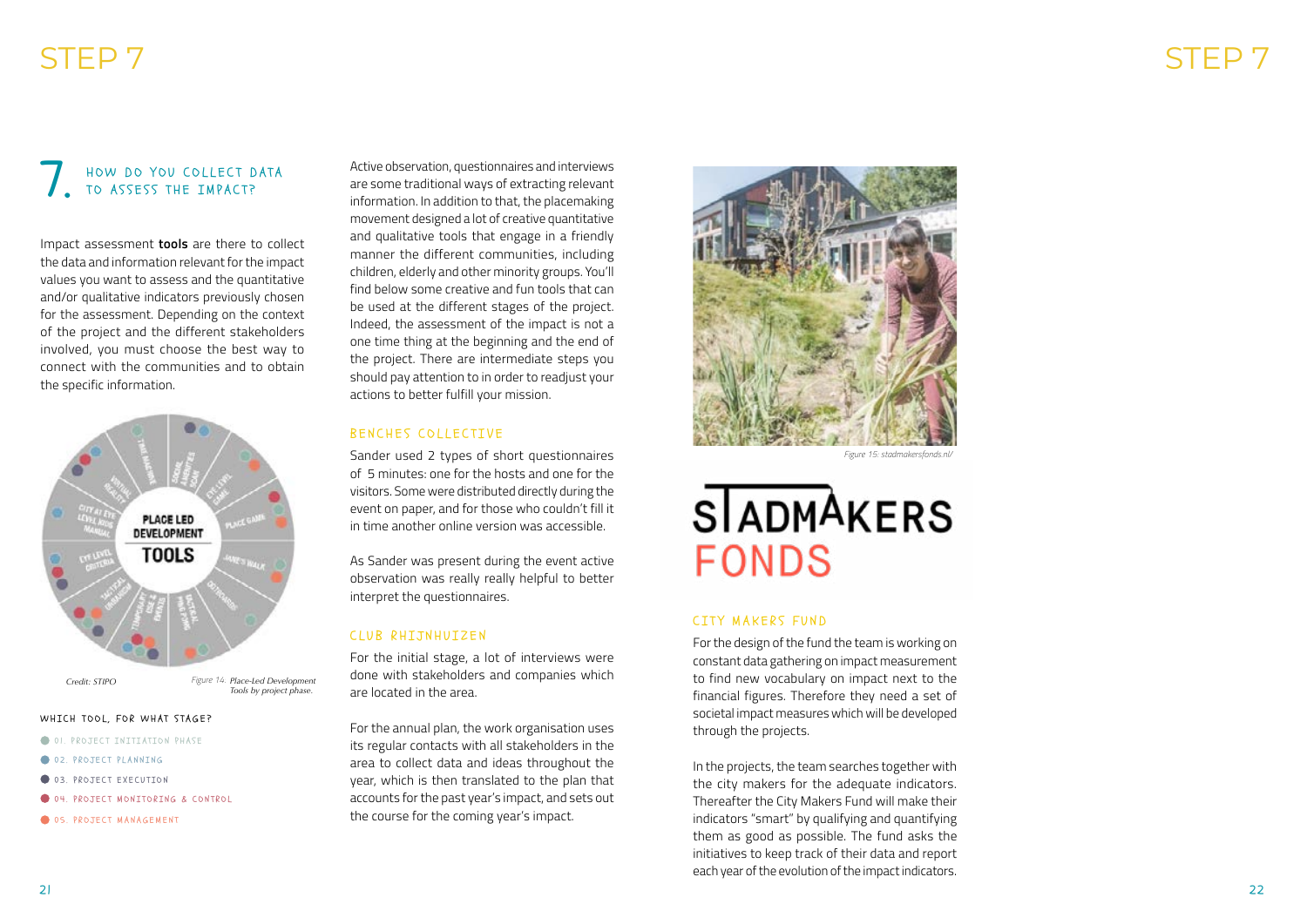### HOW DO YOU DISSEMINATE THE RESULTS OF THE IMPACT<br>ASSESSMENT?

In this step, you have to define the **communication strategy** that you'll adopt to share the results of your impact assessment. You have do identify:

- Which **format** is the most adapted to your targeted audience?

- Which **medium/channel** is the most effective to reach a broader audience?

Indeed, beyond your targeted audience your results can be an asset to display on your website, in brochures and many other ways, to share with partners, future clients, etc. and strengthen your notoriety.

### BENCHES COLLECTIVE

For this project, the results of the impact assessment were put down in a report shared with the investors. For the larger public, the results were mostly displayed online through the Benches Collective website, and in presentations presenting the project.

### CITY MAKERS FUND

The research on City Makers and their effect on urban space and urban life was used to show the impact and possibilities when city makers have a more permanent position in cities.

The city makers will report on the development of their projects and the results on the impact indicators each year. Next to that, the development in the number of projects and their impact on the city is also shown to inform but also to enthusiasm them and others to activate new initiatives.

#### CLUB RHIJNHUIZEN

The results of the impact assessment are shown in an annual action plan, discussed at the occasion of a christmas dinner with the members of the board.

Those annual meeting points are a means to be accountable to the board and to see if the Club Rhijnhuizen reached its previous goals and targeted impact during that period. They however do not wait until the end of the year to check their evolution and adjust their strategy. Based on this report, they revise it in order to define the next actions to undertake for the year to come.



*Figure 16: clubrhijnhuizen.nl/*

### STEP 8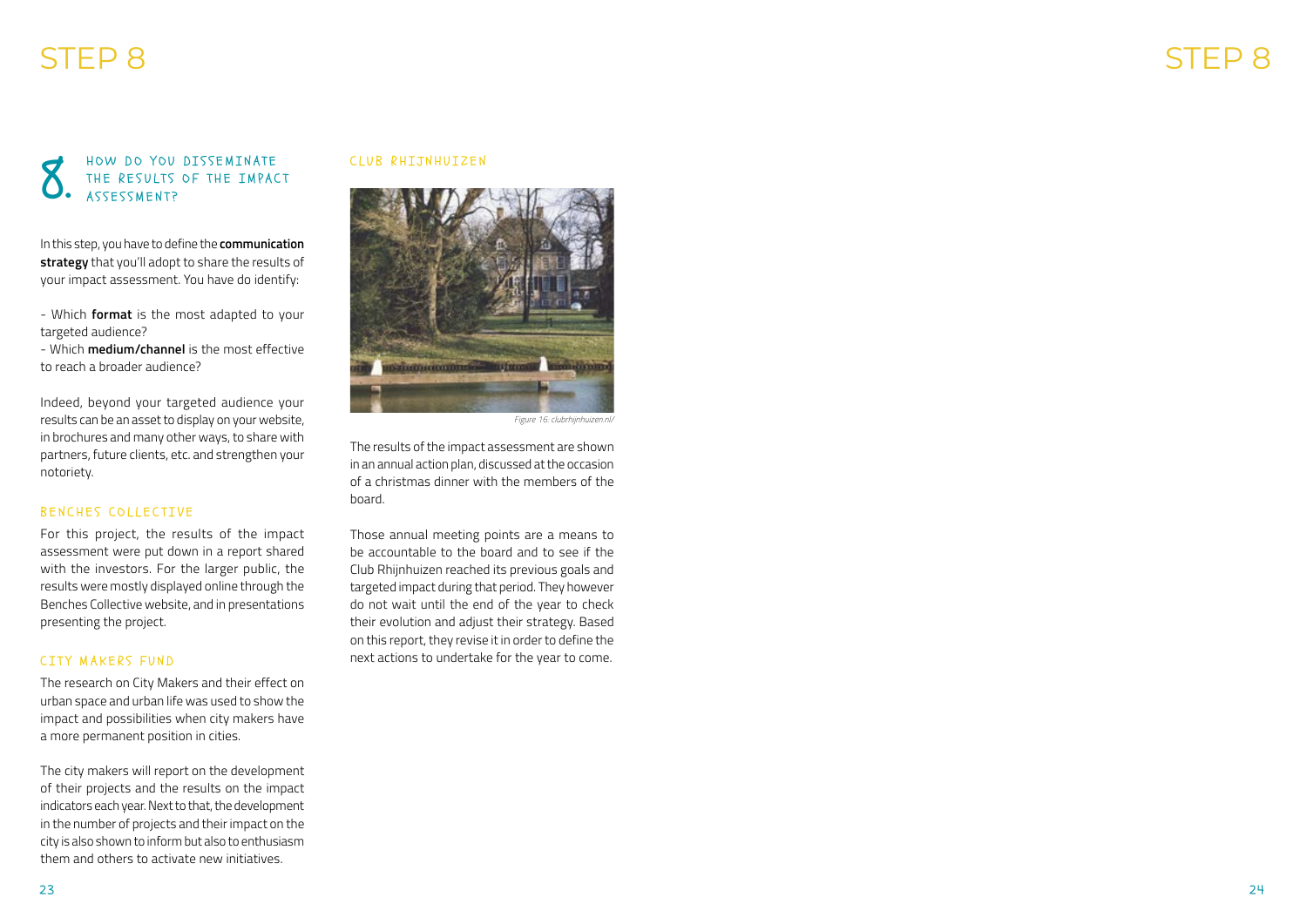### CONCLUSION

Placemakers are creating multiple values, as proven by diverse research studies in the field. With local governments and semi-governments stepping back, the societal challenges of our cities need those initiatives. Placemakers are in a constant process of proving themselves and justifying the value of their work to the different stakeholders in order to convince them to invest differently. Doing so, placemakers stand much stronger when they have data demonstrating the "soft" impact of their projects (social, human, cultural, …) as well as their "hard" impact (financial, physical, …).

Therefore, carrying out the impact assessment of their projects is a means for placemakers to learn how to improve their work to achieve their mission, to convince the different stakeholders that placemaking is actually creating value for everyone and to build the project with them, aiming at a bigger impact on the long term.

We have seen through the different steps that they are 8 key questions you should ask yourself when designing an impact assessment strategy:



As shown in the three examples, this methodology is very flexible and adaptable to different kinds of projects.

step 1 Who is doing the impact assessment?

step 2 Why is it important to carry out this impact assessment for each stakeholder?



step 3 Who is the targeted audience of the impact assessment?

step 4 What are the different methodological tools to help you build an impact assessment strategy?

step S What are the impact values you want to assess?

 In order to design the impact assessment that is the most relevant for your project you should pay a particular attention to the nature of the project and its organization (step 1), the nature of the targeted audience (step 3), the nature of the wished impact (step 5) and the nature of the indicators selected to measure it (step 6).

Impact assessment is a great means to gather all the stakeholders at one table and ask the right questions to ensure the long term positive impact of the project. It sets the direction and serves as a joined base for evaluation and measurement along the way.

Therefore, for placemakers it is important to organise impact assessment as a part of their projects, and learn how to present assessment results in such a way that they will convince clients and investors to invest into placemaking.

For clients and investors in placemaking, it is important to make impact assessment part of the question, without becoming unnecessarily bureaucratic and while respecting the unique and layered character of each initiative.